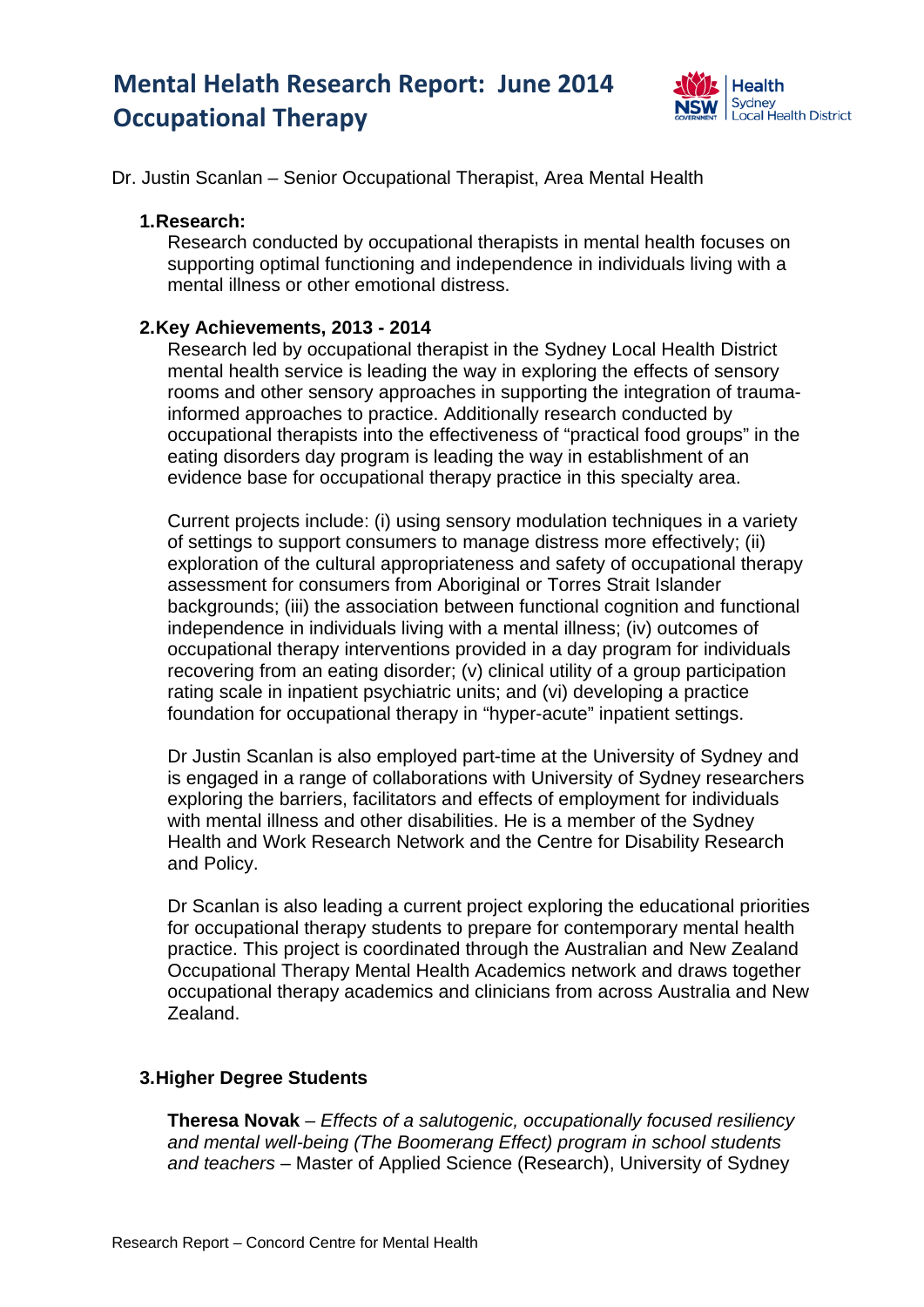**Catherine Pace** – *Improving occupational therapy assessment practices for consumers from Aboriginal and Torres Strait Islander backgrounds* – Doctor of Philosophy, Australian Catholic University

# **4. Publications and Presentations, 2013 - 2014**

### *Peer reviewed papers*

- Scanlan, J.N. & Still, M. (2013). Functional profile of mental health consumers assessed by occupational therapists: Level of independence and associations with functional cognition. *Psychiatry Research, 208,* 29-32. doi: 10.1016/j.psychres.2013.02.032
- Scanlan, J.N. & Still, M. (2013). Job satisfaction, burnout and turnover intention in occupational therapists working in mental health. *Australian Occupational Therapy Journal. 60,* 310-318. doi: 10.1111/1440-1630.12067
- Scanlan, J.N., Meredith, P., & Poulsen, A.A. (2013). Enhancing retention of occupational therapists working in mental health: Relationships between wellbeing at work and turnover intention. *Australian Occupational Therapy Journal, 60,* 395-403*.* doi: 10.1111/1440-1630.12074
- Novak, T., Scanlan, J.N., McCaul, D., MacDonald, N., & Clark, T. (2012). A pilot study of a sensory room in an inpatient psychiatric unit. *Australasian Psychiatry, 20,* 401-406.*.* doi: 10.1177/1039856212459585

## *Conference presentations*

- Novak, T., Scanlan, J. N., McCaul, D., MacDonald, N., & Clarke, T. *Implementation of a sensory room in an acute mental health unit.*  Occupational Therapy Australia 25<sup>th</sup> National Conference,  $24 - 26$  July 2013.
- Scanlan, J. N. & Still, M. *Functional profile of mental health consumers assessed by occupational therapists. Level of independence and relationship to functional cognition. he importance of functional cognition in supporting functional independence.* Occupational Therapy Australia 25th National Conference, 24 – 26 July 2013.
- Scanlan, J. N. & Still, M. *Job demands and burnout for occupational therapists in mental health.* Occupational Therapy Australia 25<sup>th</sup> National Conference, 24 – 26 July 2013.
- Chang, L., Still, M., Yu, L., & Yule, E. *The Use of the Activity and Participation Questionnaire in the Sydney Local Health District.* Occupational Therapy in Mental Health Forum, 13 September 2013.
- Evatt, M. & Priede, H. *Researching the Validity of Occupational Therapy in the Hyper Acute Mental Health Setting.* Occupational Therapy in Mental Health Forum, 13 September 2013.
- Novak, T., Scanlan, J. N., McCaul, D., MacDonald, N., & Clarke, T. *Implementation of a sensory room in an acute mental health unit.*  Occupational Therapy in Mental Health Forum, 13 September 2013.
- Scanlan, J. N. & Still, M. *The importance of functional cognition in supporting functional independence.* Occupational Therapy in Mental Health Forum, 13 September 2013.